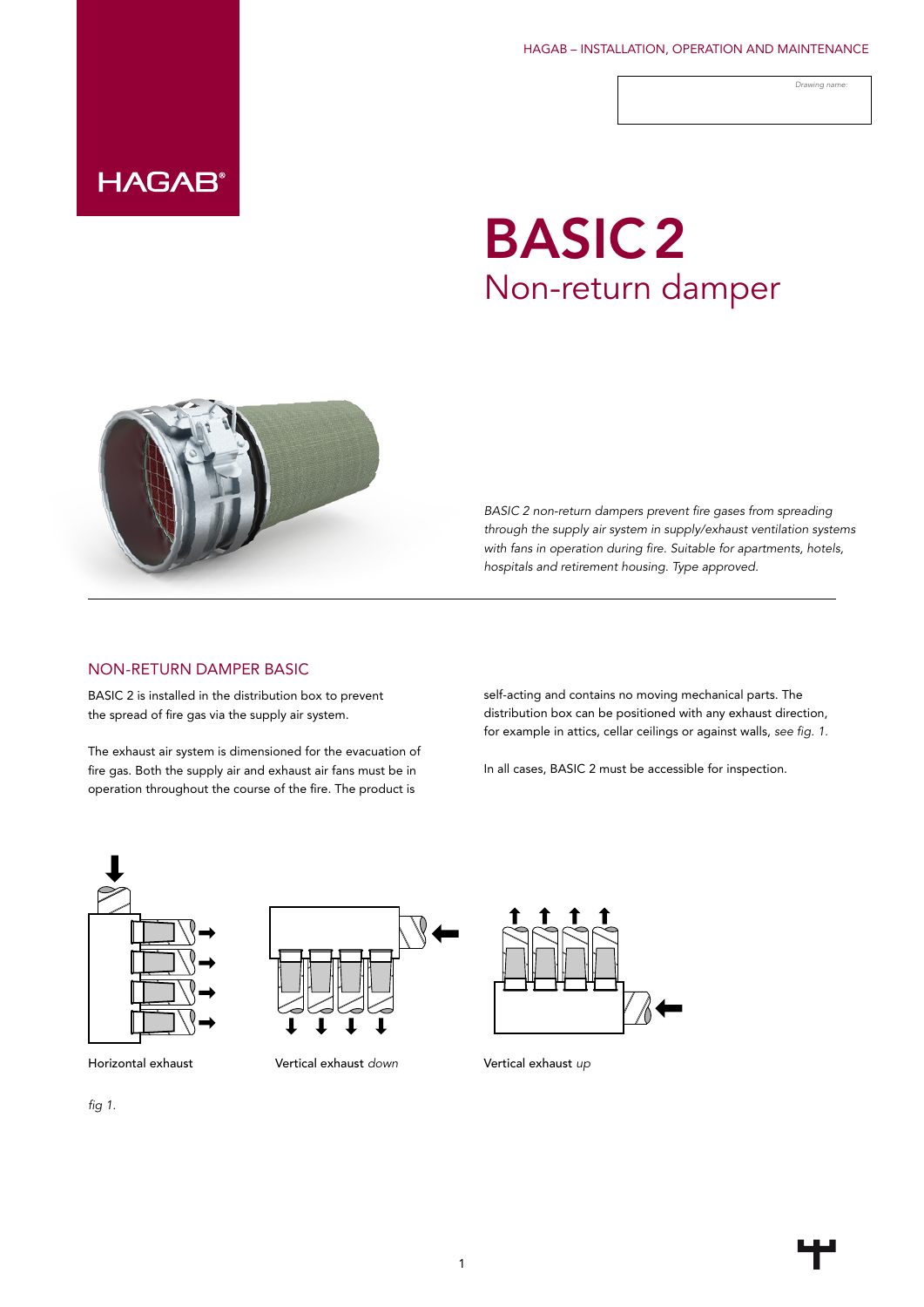HAGAB – INSTALLATION, OPERATION AND MAINTENANCE

*Drawing name:*

### **HAGAB®**

## BASIC2 Non-return damper

#### INSTALLATION

#### General

- Terminate the end of the duct at least 20 mm above floor level. (A)
- BASIC extends 63 mm beyond the end of the duct. (B)

To achieve the best possible air distribution when BASIC is installed in a distribution box, we recommend the following:

- Avoid speeds in the inlet duct which exceed the speed in any of the outlet ducts.
- **E** Ensure the distribution box has the greatest possible volume.
- **E** Ensure there is a gap between the bottom edge of the inlet duct and the top edge of BASIC. (C)
- Straight sections after BASIC must exceed four times the duct diameter in order to minimize detrimental connection effects. (D)

#### INSTALLATION PROCEDURE

- Pull the supplied mounting strap over the end of the duct.
- Press BASIC into the duct with the textile material stretched out.
- $\blacksquare$  Tighten the mounting strap over the joint between the end of the duct and BASIC.